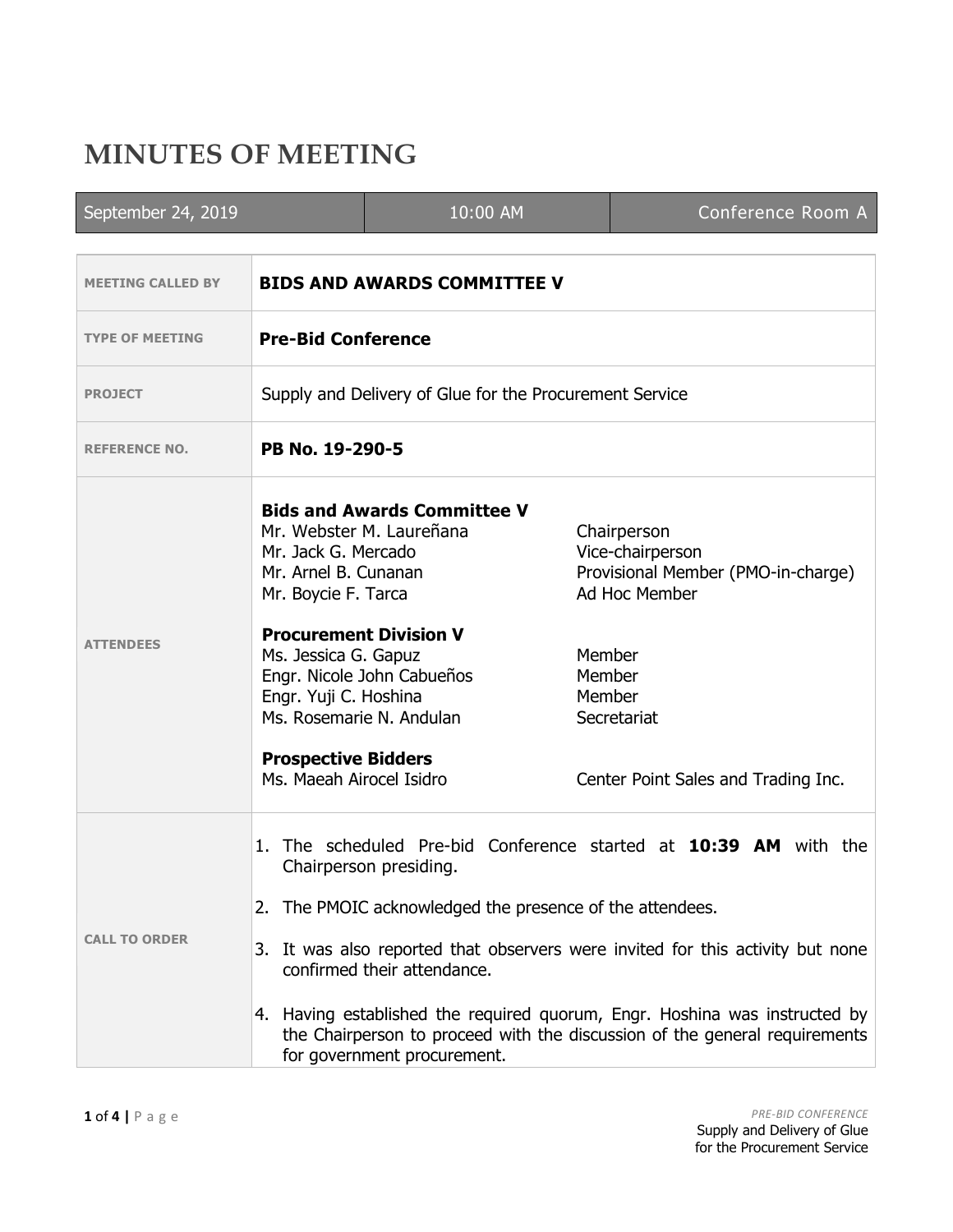## **DISCUSSION**

| <b>HIGHLIGTHS OF ACTIVITY</b>               |                                                                                                                                                                                                                                                                                                                                |  |  |  |
|---------------------------------------------|--------------------------------------------------------------------------------------------------------------------------------------------------------------------------------------------------------------------------------------------------------------------------------------------------------------------------------|--|--|--|
|                                             | The PMOIC presented the following documents before the Committee:                                                                                                                                                                                                                                                              |  |  |  |
|                                             | <b>Bidding Documents</b><br>Schedule of Bidding Activities                                                                                                                                                                                                                                                                     |  |  |  |
| <b>BID DOCUMENTS</b>                        |                                                                                                                                                                                                                                                                                                                                |  |  |  |
| <b>INVITATION TO BID</b>                    | No questions or clarifications from the prospective bidders.                                                                                                                                                                                                                                                                   |  |  |  |
|                                             | <b>BDS Clause 29.2</b><br>Page 43                                                                                                                                                                                                                                                                                              |  |  |  |
| <b>BID DATA SHEET</b>                       | <b>XXX</b>                                                                                                                                                                                                                                                                                                                     |  |  |  |
|                                             | 4. Value Added Tax Returns (Forms 2550M and 2550Q) or Percentage Tax<br>Returns (Form 2551M) covering the Months of February, March, April,<br>May, June and July 2019.                                                                                                                                                        |  |  |  |
|                                             | The income tax and business tax returns stated above should have been<br>filed through the Electronic Filing and Payment System (EFPS).                                                                                                                                                                                        |  |  |  |
|                                             | <b>XXX</b><br>The Chairperson clarified that since the opening of bid will fall on 08 October<br>2019 and the last day of filing of VAT Returns for the month of August 2019<br>is on 25 September 2019, the requirement must include the VAT Return for<br>the month of August 2019 and exclude the February 2019 VAT Return. |  |  |  |
|                                             | The PMOIC acknowledged the same and stated that the<br>amendment will be reflected in the bid bulletin.                                                                                                                                                                                                                        |  |  |  |
|                                             | <b>XXX</b>                                                                                                                                                                                                                                                                                                                     |  |  |  |
|                                             | The PMOIC emphasized that bidders with overdue deliveries for same<br>items as of the date of bid opening as certified by the PS Procurement<br>Division V are not allowed to participate in the bidding.                                                                                                                      |  |  |  |
|                                             | SCC Clause 16.1                                                                                                                                                                                                                                                                                                                |  |  |  |
| <b>CONDITIONS OF</b><br><b>THE CONTRACT</b> | Page 67<br>The PMOIC manifested that since the testing center requires four (4)<br>jars of sample to be tested and evaluated, the requirement in the<br>bidding document is likewise revised to comply with it.                                                                                                                |  |  |  |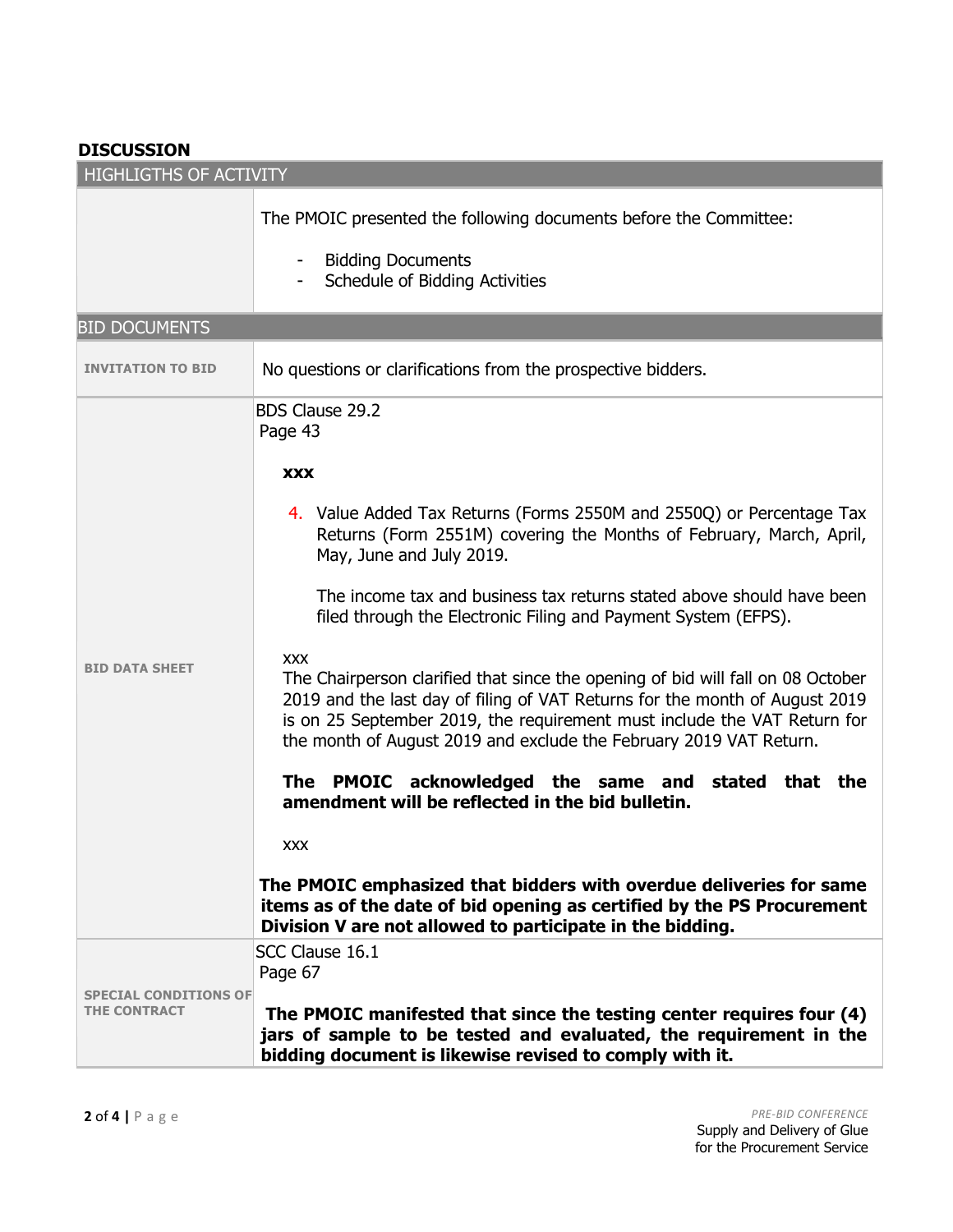| <b>SCHEDULE OF</b><br><b>REQUIREMENT</b>  | The Chairperson informed the prospective bidder that considering that<br>the first $(1st)$ tranche of delivery will undergo sample testing, the<br>Committee decided to divide the same into two (2) deliveries within<br>fifteen (15) calendar days from receipt of the Notice to Proceed (NTP).                                                                                                                                                                                                                                       |  |
|-------------------------------------------|-----------------------------------------------------------------------------------------------------------------------------------------------------------------------------------------------------------------------------------------------------------------------------------------------------------------------------------------------------------------------------------------------------------------------------------------------------------------------------------------------------------------------------------------|--|
| <b>TECHNICAL</b><br><b>SPECIFICATIONS</b> | No questions or clarifications from the prospective bidders.                                                                                                                                                                                                                                                                                                                                                                                                                                                                            |  |
| <b>BID FORM</b>                           | The Chairperson reminded the prospective bidder that the Schedule of<br>Prices is an integral part of the Bid Form. Hence, the same must<br>likewise be signed by the company's authorized representative in<br>every page. Failure to comply with this requirement is a ground for<br>disqualification.<br>Furthermore, in case the prospective bidder opted to retype the bid<br>form, the Chairperson manifested that they must include all the<br>provision indicated in the original form as reflected in the bidding<br>document. |  |
| <b>OTHER MATTERS</b>                      | No Discussion                                                                                                                                                                                                                                                                                                                                                                                                                                                                                                                           |  |

| <b>ADJOURNMENT</b>   | Having no other matters for discussion, the meeting was adjourned at<br>$11:10$ PM                                      |
|----------------------|-------------------------------------------------------------------------------------------------------------------------|
| <b>CERTIFICATION</b> | We certify that the foregoing is true account of <b>Pre-Bid Conference</b><br>conducted on Tuesday, September 24, 2019. |
| <b>PREPARED BY</b>   | (SGD.)<br><b>MS. ROSEMARIE N. ANDULAN</b><br><b>BAC SECRETARIAT</b>                                                     |